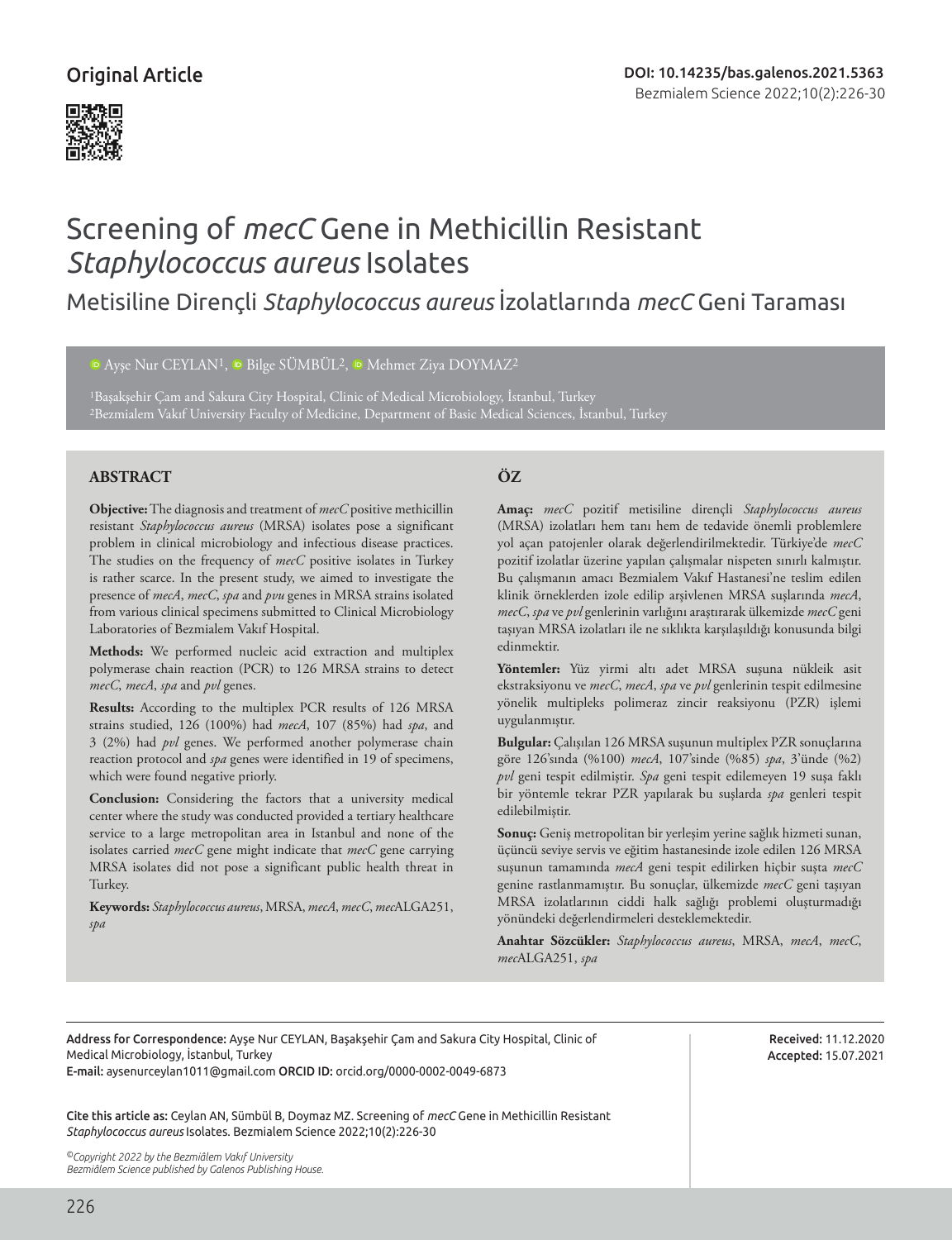# **Introduction**

In the 2014 report of the World Health Organization, it was reported that when compared to methicillin susceptible *Staphylococcus aureus* (MSSA), infections caused by methicillin resistant *Staphylococcus aureus* (MRSA) were associated with a significantly higher risk of septic shock, all-cause mortality and bacterial-related mortality, and that they were associated with a longer hospital and intensive care unit stay (1). Considering these data, it is very important to detect the presence of MRSA quickly and accurately in patients.

In clinical practice, MRSA strains are considered resistant to all beta-lactam antibiotics (2). This is because MRSAs produce penicillin-binding proteins (PBP2a') that bind with lower affinity to beta-lactams. PBP2a's are encoded by the *mecA* gene located on the staphylococcal chromosome cassette (*SCCmec*) genetic region (3,4).

The presence of MRSA is detected by phenotypic and genotypic methods in clinical microbiology laboratories. The most common method is to look at the susceptibility of oxacillin/ cefoxitin. With this method, the presence of MRSA can be demonstrated the next day. Genotypic methods are used in cases where phenotypic methods are not conclusive (eg, limit values in disc diffusion) or when rapid results are required (5). PCR tests to show the presence of the *mecA* gene in bacteria can give results in hours, and quick card tests can give results in minutes.

In 2011, isolation of *S. aureus* (LGA251) strains isolated from milk and different clinical specimens, which were phenotypically resistant to methicillin but could not be detected by tests for the *mecA* gene, and which were determined to have a different mecA gene, was reported for the first time (5). This different *mecA* gene (*mecA*<sub>LGA251</sub>) was later named the *mecC* gene (6). These studies have shown that MRSA strains with the *mecC*  gene can be overlooked in clinical practice. After this date, similar studies have been carried out from different countries and MRSA strains carrying *mecC* have been reported from many European countries (7).

Studies on the presence of *mecC* in our country have been relatively limited. It is clear that the presence and frequency of MRSA isolates carrying the *mecC* gene is also important in the development of public health policies, as it affects the treatment. Bezmialem Vakıf Hospital as a university hospital providing tertiary healthcare with a central location in Istanbul, accepts patients from all over Turkey. Therefore, it would not be wrong to assume that the data obtained from this hospital will also include some country-wide clues.

In this study, the presence of *mecC* was investigated in MRSA strains isolated and archived in the cultures of various clinical samples in the microbiology laboratory between November 2014 and March 2018 in order to identify MRSA isolates carrying the *mecC* gene in our hospital and to obtain information on the distribution of similar isolates throughout the country.

# **Methods**

## **Bacterial Isolates and Antibiotic Susceptibility Tests**

One hundred and twenty six consecutive MRSA strains isolated and stocked from various clinical samples of patients admitted to the outpatient clinics of Bezmialem Vakıf Hospital and hospitalized between November 2014 and March 2018 were included in the study. These strains were not previously passaged for any reason.

Antibiotic susceptibility of bacteria was determined with the Vitek-2 automated system (bioMerieux, France) in accordance with the manufacturer's recommendations.

### **DNA Isolation**

The MRSA strains in the stocks were passaged on sheep blood agar and incubated overnight. After the incubation, 4-5 colonies were taken from the cultures that grew and placed in 1 mL saline filled Eppendorf tubes and thoroughly mixed with vortex. Bacterial suspensions were incubated at 95 °C for 5 minutes in a heat block. Afterwards, the eppendorfs were centrifuged at 3,000 rpm for 1 minute, and the supernatants were separated to be used in the PCR process and stored at -20 °C.

# **Detection of** *mecC, mecA, spa* **and** *pvl* **Genes**

According to the protocol published by the European Union Reference Laboratories National Food Institute in 2012, the primer mix used for the detection of *mecC, mecA, spa* and *pvl* genes was prepared and multiplex PCR was performed according to this protocol (8). PCR conditions were set at 94 °C for 5 minutes, 30 cycles (94 °C 30 seconds, 59 °C 1 minute, 72 °C 1 minute), and 72 °C for 10 minutes. *S. aureus* ATCC 43300 for *mecA* and *S. aureus* NCTC 13552 for *mecC* were used as positive controls.

The PCR for *spa* detection was performed according to the protocol published by Votintseva et al. (9) in 2014 for the strains of which *spa* gene could not be detected.

# **Results**

According to the results of multiplex PCR of 126 MRSA strains studied, *mecA* gene was detected in 126 (100%), *spa* gene in 107 (85%) and *pvl* gene in 3 (2%), and *mecC* gene was not detected in any isolate. An example gel image is shown in Figure 1.

The PCR was applied to 19 strains in which the *spa* gene could not be detected, with a different method for *spa* detection, and *spa* gene could be detected in all 19 isolates (Figure 2) (9).

According to the historical VITEK 2 minimum inhibitory concentration results, all isolates were resistant to cefoxitin and oxacillin, and susceptible to vancomycin and linezolid. Inducible clindamycin resistance was reported in 24 isolates. The susceptibility results of some antibiotics are given in Table 1.

# **Discussion**

The MRSA is one of the most important causes of community and hospital-acquired infections. MRSA outcomes reported from intensive care units are increasing day by day. MRSA is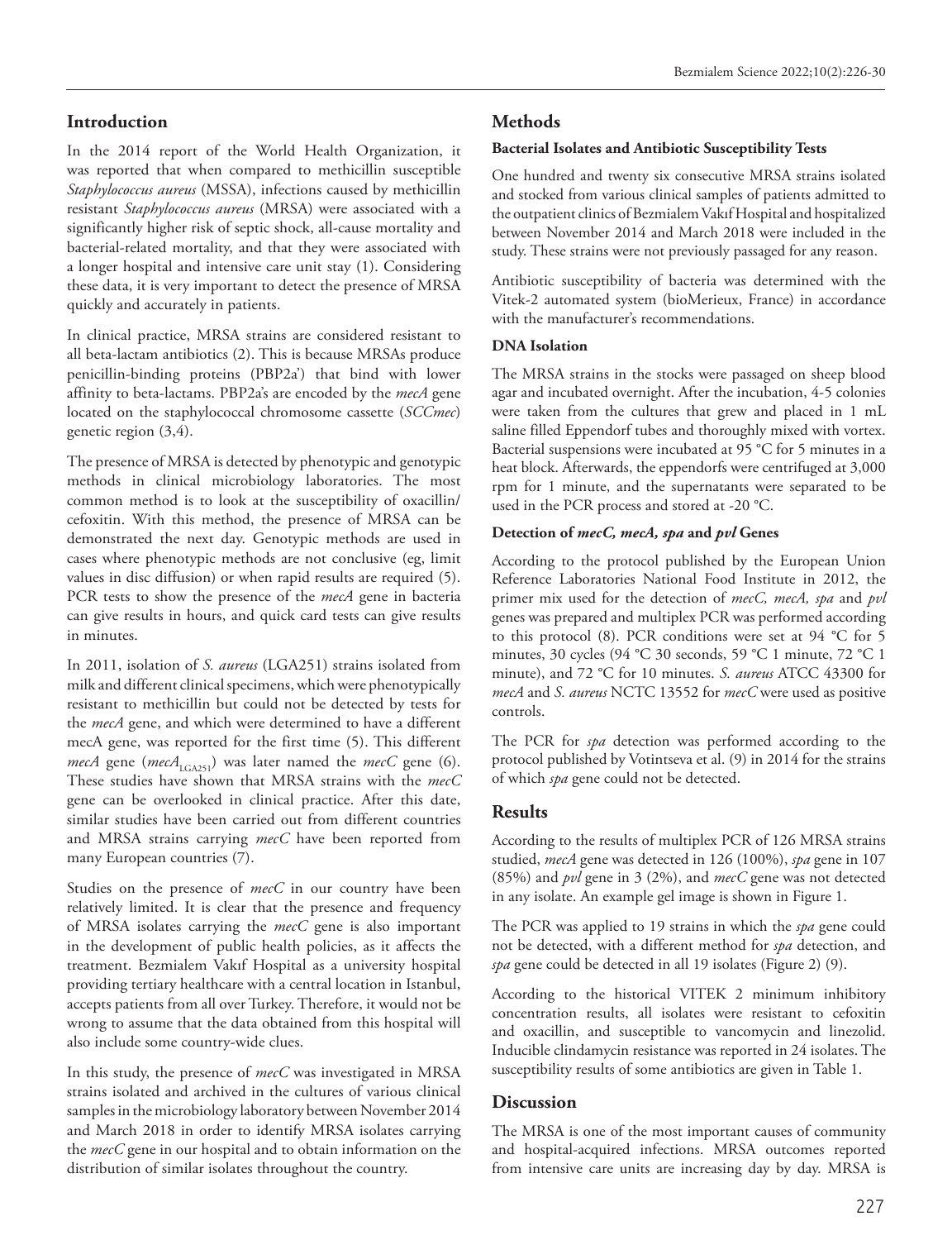| Table 1.                                          |                                      |                                                                |                                    |                                     |
|---------------------------------------------------|--------------------------------------|----------------------------------------------------------------|------------------------------------|-------------------------------------|
|                                                   | The number of<br>susceptible strains | Susceptibility results of MRSA<br>strains for some antibiotics | The number of<br>resistant strains | The percentage of<br>susceptibility |
| Levofloxacin                                      | 32                                   | $\overline{2}$                                                 | 12                                 | 70%                                 |
| Erythromycin                                      | 22                                   | 53                                                             | 36                                 | 21%                                 |
| Clindamycin                                       | 78                                   |                                                                | 40                                 | 66%                                 |
| Tetracycline                                      | 52                                   |                                                                | 66                                 | 45%                                 |
| Trimethoprim/sulphamethoxazole                    | 99                                   |                                                                | 19                                 | 84%                                 |
| MRSA: Methicillin resistant Staphylococcus aureus |                                      |                                                                |                                    |                                     |

an important pathogen due to its multi-antibiotic resistance. In addition to being resistant to all beta lactam antibiotics, it also shows resistance to lincosamide, aminoglycoside and macrolides (10). It is very important to detect MRSA in the laboratory in order to select an appropriate and effective antibiotic.

The PCR to detect the mecA gene in bacteria and rapid agglutination tests for the presence of PBP2a may miss the presence of mecC (5). Although mecC has not yet been detected in human samples in our country, it has been detected in many European countries. Since the number of studies conducted in our country is very small, it can be said that isolates carrying mecC have not yet been detected in human samples in our country. In this case, it may be recommended to carry out studies looking for MRSA isolates with the mecC gene at regular intervals, to continue the scans, and to carry out studies with a large number of samples and necessary arrangements in order not to miss the possible mecC gene presence in the laboratory diagnosis of MRSA (7). Our study exemplifies such a survey.



Figure 1. Multiplex PCR gel image Row1: 100 bp marker. Row 2: MRSA positive strains for *spa*, *mecA(162bp)* and *pvl(85 bp)* genes from top to bottom.

Row 7: One of the MRSA strains in which the spa gene could not be detected.

Rows 3-6, 8-11: MRSA strains found positive for the spa and mecA genes.

*PCR: Polymerase chain reaction, MRSA: Methicillin resistant Staphylococcus aureus*

In a study published in 2013, 896 *S. aureus* strains were studied with the VITEK 2 susceptibility system and it was aimed to detect MRSA carrying *mecC*. Of the 455 MRSA *mecA* positive strains, 98% were resistant to oxacillin and cefoxitin, 0.9% were susceptible to cefoxitin, while 1.1% were resistant to oxacillin and susceptible to cefoxitin, and no *mecA* MRSA strains were found to be susceptible to cefoxitin and oxacillin. Of the 62 *mecC* positive MRSA strains, 88.7% were susceptible to oxacillin, resistant to cefoxitin, and 11.3% were found to be resistant to both antibiotics, and similarly, no *mecC* MRSA strains were found to be susceptible to cefoxitin and oxacillin. Of 379 methicillin-susceptible strains (*mecA* and *mecC* negative), 98.8% were found to be sensitive to both antibiotics, while 1.1% were resistant to oxacillin, but sensitive to cefoxitin (11). All 126 MRSA strains in our study were found to have *mecA* gene and according to VITEK 2 results, none of the strains were sensitive to oxacillin or cefoxitin. VITEK 2 antibiotic susceptibility system is a frequently used method in our country. Work needs to be done with other commercial systems as well.



Figure 2. PCR gel image of MRSA strains that were previously found not to have *spa* gene, by using multiplex PCR with new spa primers Row 1: 100 bp marker Rows 2-10: *spa* gene regions

*PCR: Polymerase chain reaction, MRSA: Methicillin resistant Staphylococcus aureus*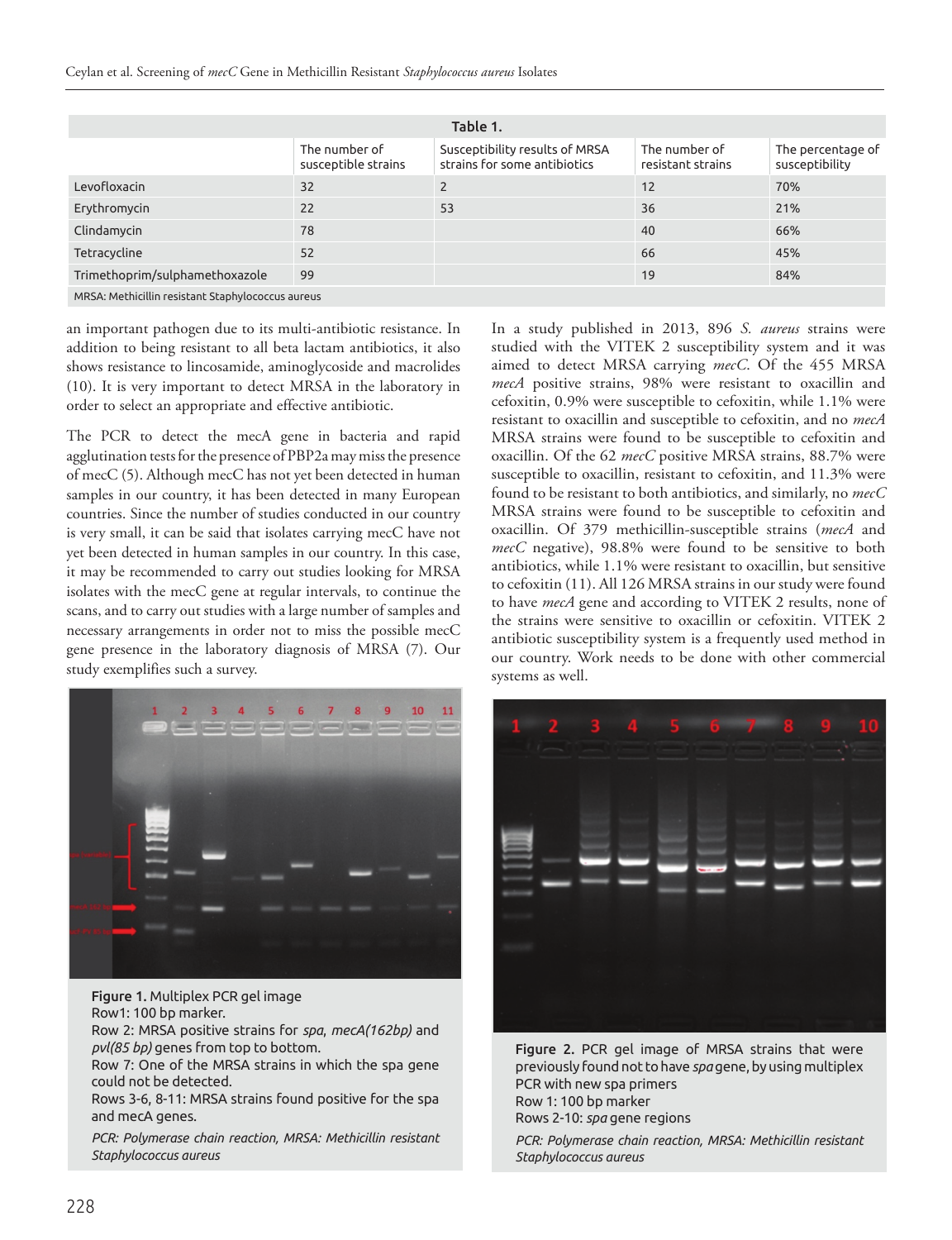Panton-Valentine leukocidin, a cytotoxin known to be secreted from community-acquired *S. aureus*, which causes skin and soft tissue infections and pneumonia, is an important virulence factor (12). Detection of *pvl* gene in a MRSA strain suggests that that strain may be a community-acquired MRSA (13). Data on the origin of the MRSA strains examined in this study were not collected. Community-acquired MRSA strains are often susceptible to clindamycin, tetracycline, trimethoprimsulfamethoxazole gentamicin, fluoroquinolones, and chloramphenicol, unlike hospital-acquired strains (10). The two MRSA strains we found to have *pvl* gene were also susceptible to these antibiotics. The result of antibiotic susceptibility and *pvl*  positivity suggest that these strains may be of community origin.

One of the many virulence factors of *S. aureus* is staphylococcal protein A (*spa*). This protein binds to immunoglobulin (Ig)G and protects the bacteria from phagocytosis. Changes in the IgG binding region of the *spa* gene may cause the *spa* gene not to be detected by classical methods (9). In the multiplex PCR we performed in our study, we could not detect the *spa* gene, although it was repeated twice in 19 of 126 samples. Thereupon, we performed PCR again for the *spa* gene on these 19 isolates according to the protocol published by Votintseva et al. (9) in 2014, and we were able to detect the *spa* gene in all strains (Figure 2).

In many studies conducted in different countries around the world, the presence of *mecC* gene was investigated in *S. aureus* growing from human and animal samples, while *mecC* was not found in some of them (5,7,14). In our country, studies have begun to detect the presence of *mecC* gene in MRSA strains. In the study of Kılıç et al. (15) in 2015, the *mecC* gene was investigated in 1,177 MSSA and 523 MRSA strains isolated from humans, and no *mecC* gene was found in any of the strains. In the study conducted by Cikman et al. (16) in 2018, the presences of *mecA* and *mecC* genes were investigated in 494 MRSA strains isolated from humans, and *mecA* was detected in 315 of them by using PCR, but the presence of *mecC* was not found. In the study conducted by Sayın et al. (17) on cows with mastitis, the presences of *mecA* and *mecC* genes were investigated, and the *mecA* gene was found in 21 of 150 strains and *mecC* gene was found in 7 of 150 strains. In this study, in addition to the previous studies, we discussed MRSA strains from a different region. While we detected *mecA* gene in 126 of 126 MRSA strains isolated from humans in our study, we did not find *mecC* gene.

Studies show that especially molecular methods that look for *mecA* gene in MRSA detection and rapid tests for PBP2a' may miss MRSA due to *mecC* gene, and these methods should be revised to catch *mecC* gene (5). Therefore, laboratories should review the methods by which they detect MRSA to make sure that they do not miss a possible *mecC* positive MRSA with quality control strains. Currently, the number of studies conducted in our country to detect the presence of *mecC* gene in humans and animals is limited. With these data, it would not be correct to say that *mecC* gene was not shown in human samples. In order to show the *mecC* gene status in our country, it is necessary to conduct studies with larger sample numbers from different locations of the country.

#### **Study Limitations**

In our study, since the hospital data of the MRSA strains in the stock could not be reached, from which patient samples it was reproduced or outpatient/inpatient interpretation could not be made.

# **Conclusion**

While the *mecA* gene was detected in all of the 126 MRSA strains studied, no *mecC* gene was found in any of the strains. These data support the conclusion that MRSA isolates carrying the *mecC* gene have not yet emerged as an important public health problem in our country.

### **Ethics**

**Ethics Committee Approval:** Approval was obtained from the Bezmialem Vakıf University Non-Invasive Clinical Research Ethics Committee (02.02.2021/2011-KAEK-42).

Peer-review: Externally peer reviewed.

#### **Authorship Contributions**

Surgical and Medical Practices: A.N.C., B.S., M.Z.D., Concept: A.N.C., B.S., M.Z.D., Design: A.N.C., B.S., M.Z.D., Data Collection or Processing: A.N.C., B.S., M.Z.D., Analysis or Interpretation: A.N.C., B.S., M.Z.D., Literature Search: A.N.C., B.S., M.Z.D., Writing: A.N.C., B.S., M.Z.D.

**Conflict of Interest:** No conflict of interest was declared by the authors.

**Financial Disclosure:** The authors declared that this study received no financial support.

### **References**

- 1. Antimicrobial Resistance Global Report on Surveillance; World Health Organization, 2014. https://apps.who.int/iris/bitstream/ handle/10665/112642/9789241564748\_eng.pdf?sequence=1
- 2. Patel JB. M100 Performance standards for antimicrobial susceptibility testing. 27th Edition. Clinical and laboratory standards institute; 2017.
- 3. Reynolds PE, Brown DF. Penicillin-binding proteins of betalactam-resistant strains of Staphylococcus aureus. Effect of growth conditions. FEBS Lett 1985;192:28-32.
- 4. Katayama Y, Ito T, Hiramatsu K. A new class of genetic element, staphylococcus cassette chromosome mec, encodes methicillin resistance in Staphylococcus aureus. Antimicrob Agents Chemother 2000;44:1549-55.
- 5. Garcia-Alvarez L, Holden MT, Lindsay H, Webb CR, Brown DF, Curran MD, et al. Meticillin-resistant Staphylococcus aureus with a novel mecA homologue in human and bovine populations in the UK and Denmark: a descriptive study. Lancet Infect Dis 2011;11:595- 603.
- 6. Petersen A, Stegger M, Heltberg O, Christensen J, Zeuthen A, Knudsen LK, et al. Epidemiology of methicillin-resistant Staphylococcus aureus carrying the novel mecC gene in Denmark